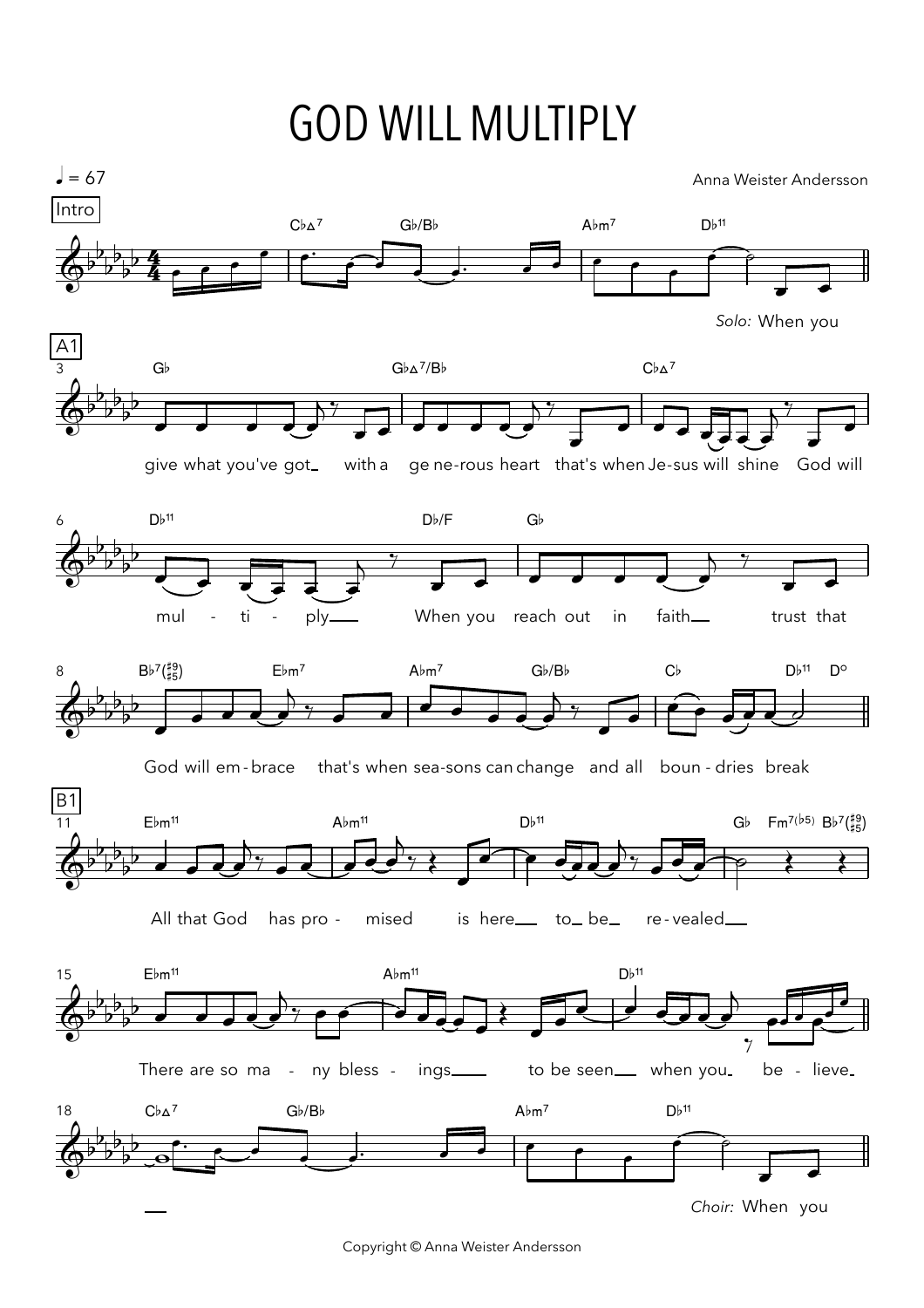

give what you've got\_ what you've got\_ witha gene-rous heart that's whenJe-sus will shine God will





God will em-brace that's when sea-sons can change and and all boun - dries break\_\_\_\_